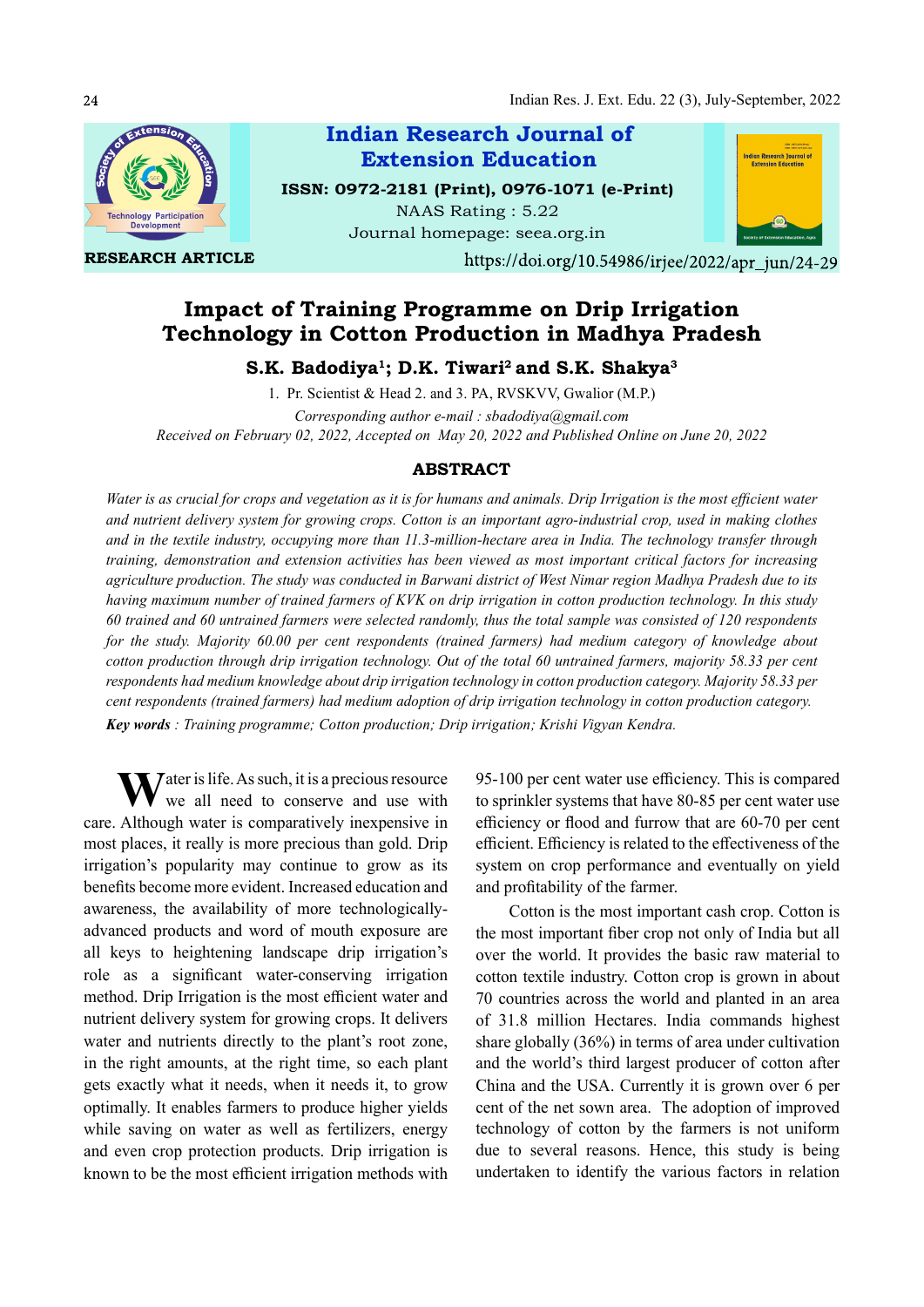Indian Res. J. Ext. Edu. 22 (3), July-September, 2022

to adoption of improved agriculture technology for cotton cultivation.

Training and education are lifelong requirement to improve the living standard of large number of people in the villages. The significance of training for development and mobilization of human resources energies has been recognized long back, but finding out ways for improving effectiveness of training received attention only recently. Keeping this views, Krishi Vigyan Kendra's are the grass-root level training institutions, designed for bridging the gap between the available technologies at the one end and their application for increased production at the other.

In recent years, cultivation of cotton is very popular. The various extension agencies are continuously making efforts to create awareness among the farmers about cultivation of cotton. Krishi Vigyan Kendras and other Govt. Institutes are playing major role for promoting the cultivation of cotton and conducting Training programme, Exhibition, Kisan Mela, Sangosthi and other programme for dissemination of information about cultivation of cotton with low cost and environmentally safe condition. The success of any training programme depends greatly on the perception of the trainees towards it. Hence it is worthwhile to assess the impact of cultivation of cane training programmes in term of trainees' perception so that the farmers may adopt these technologies and enhance their production with low cost and environmentally safe condition. The success of any training programme depends greatly on the perception of the trainees towards it. Hence it is worthwhile to assess impact of training production level of cotton crop through drip irrigation in terms of trainee's perception.

 The training brings out the required change in the individuals' behavior for improving his performance therefore, to determine the impact of training on cotton production technology. The present study was under taken with the following objectives:

To study the personal characteristics of trained and untrained farmers.

To determine the level of knowledge and adoption of drip irrigation technology in cotton production among the trained and untrained farmers.

To analyze the relationship between personal characteristics of trained and untrained farmers with their knowledge and adoption of drip irrigation technology in cotton production.

#### METHODOLOGY

In order to fulfill these objectives, the study was conducted during 2020 in purposively selected Barwani and Thikari blocks of Barwani district of West Nimar region M.P, due to its having maximum number of trained farmers in cotton production technology. A list of villages where training programmes on drip irrigation in cotton production technology were conducted by KVK was prepared and out of which 4 villages were selected randomly. A village wise list of trained farmers, who are trained about drip irrigation in cotton production technology by Krishi Vigyan Kendra was prepared and from each village fifteen trained and fifteen untrained farmers was selected by using simple random sampling method. Thus, the total sample was consisted of 120 respondents for the study. The data were collected with the help of pre-tested interview schedule. The data thus collected was tabulated and presented in the form of tables and graphs as per necessity. Keeping in view the objectives of the study and to draw logical results mean, per centage, standard deviation and correlation tests was applied where they were required.

### RESULTS AND DISCUSSION

Distribution of trained and untrained farmers according to their personal characteristics : The data in Table 1 shows that that the majority of the trained farmers were of middle and young age group, educated up to middle and primary school level, had medium social participation, having small and medium size of land holding, medium range of annual income (53.33%), low and high irrigation potential, medium source of information (75.00%), medium innovativeness (58.33%) and medium cosmopoliteness (46.67%).

The data presented in Table 1 reveals that the majority of untrained farmers were in middle aged group (41.67.00%), educated up to middle and primary school level, had medium social participation (48.33%), having small size of land holding (41.67%), medium range of annual income (55.00%), low to medium irrigation potential, medium source of information (75.00%), medium innovativeness (56.67%) and medium cosmopoliteness (45.00%).

Knowledge and adoption of drip irrigation technology in cotton production :

Overall knowledge of drip irrigation technology in cotton production : The data in Table 2 shows that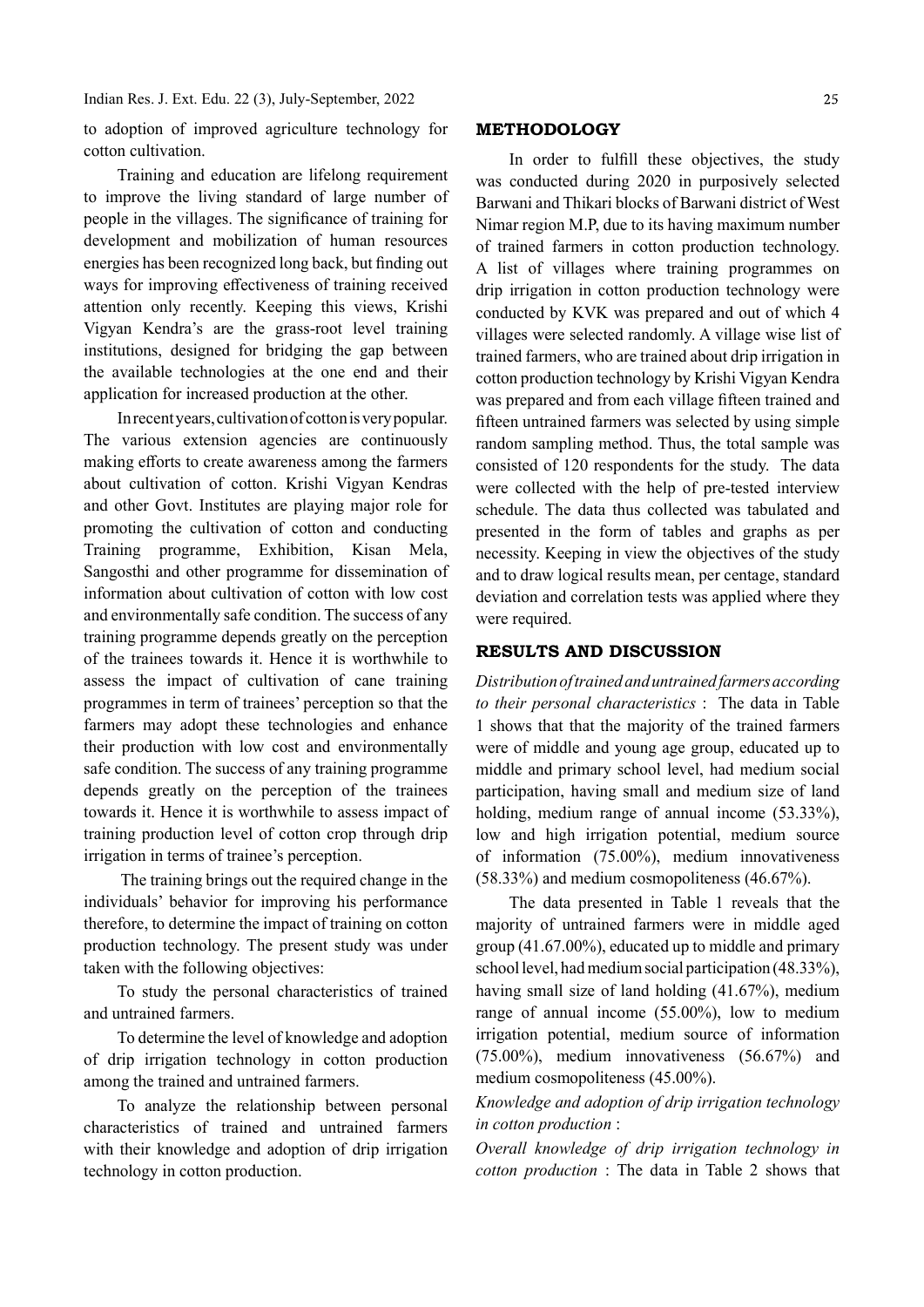Table 1. Distribution of respondents according to their personal and socio-economic characteristics

| Categories                                       | Trained<br>farmers                        | Mean SD   |           | Untrained Mean SD<br>farmers              |      |           |
|--------------------------------------------------|-------------------------------------------|-----------|-----------|-------------------------------------------|------|-----------|
| Age                                              |                                           |           |           |                                           |      |           |
| Young                                            | 21(35.00)                                 |           |           | 25(41.67)                                 |      |           |
| Middle                                           |                                           |           |           | 22 (36.67) 1.93 0.79 17(28.33) 1.88 0.84  |      |           |
| Old                                              | 17(28.33)                                 |           |           | 18(30.00)                                 |      |           |
| Education                                        |                                           |           |           |                                           |      |           |
| Illiterate                                       | 6(10.00)                                  |           |           | 9(15.00)                                  |      |           |
| Primary<br>school                                | 16(26.67)                                 |           |           | 17(28.33)                                 |      |           |
| Middle<br>school                                 | 20(33.33)                                 | 1.91 1.10 |           | 18(30.00)                                 | 1.73 | 1.18      |
| High school 13 (21.67)                           |                                           |           |           | 13(21.67)                                 |      |           |
| Higher<br>second. &<br>above                     | 5(8.33)                                   |           |           | 3(5.00)                                   |      |           |
| Social participation                             |                                           |           |           |                                           |      |           |
| Low                                              | 23(38.33)                                 |           |           | 24(40.00)                                 |      |           |
| Medium                                           | 29 (48.33) 1.75 0.67 29 (48.33) 1.71 0.66 |           |           |                                           |      |           |
| High                                             | 8 (13.34)                                 |           |           | 7(11.67)                                  |      |           |
| Size of land holding                             |                                           |           |           |                                           |      |           |
| Marginal 13 (21.66)                              |                                           |           |           | 13(21.66)                                 |      |           |
| Small                                            | 24 (40.00)                                |           | 2.28 0.94 | 25(41.67)                                 |      | 2.30 0.97 |
| Medium                                           | $16\,26.67$                               |           |           | 13(21.67)                                 |      |           |
| Large                                            | 7(11.67)                                  |           |           | 9(15.00)                                  |      |           |
| Annual income                                    |                                           |           |           |                                           |      |           |
| Low                                              | 17(28.33)                                 |           |           | 23(38.33)                                 |      |           |
| Medium                                           |                                           |           |           | 32 (53.33) 1.90 0.68 33 (55.00) 1.68 0.59 |      |           |
| High                                             | 11(18.33)                                 |           |           | 4(06.67)                                  |      |           |
| Irrigation potential                             |                                           |           |           |                                           |      |           |
| Low                                              | 23 (38.33)                                |           |           | 23(38.33)                                 |      |           |
| Medium 15 (25.00) 1.98 0.87 20(33.33) 1.90 0.81  |                                           |           |           |                                           |      |           |
| High                                             | 22(36.67)                                 |           |           | 17(28.34)                                 |      |           |
| Source of information                            |                                           |           |           |                                           |      |           |
| Low                                              | 8 (13.33)                                 |           |           | 9(15.00)                                  |      |           |
| Medium 45 (75.00) 4.76 1.43 45 (75.00) 4.71 1.49 |                                           |           |           |                                           |      |           |
| High                                             | 7(11.67)                                  |           |           | 6(10.00)                                  |      |           |
| Innovativeness                                   |                                           |           |           |                                           |      |           |
| Low                                              | 11(18.33)                                 |           |           | 11(18.33)                                 |      |           |
| Medium                                           | $35(58.33)$ 6.05 1.70                     |           |           | 34(56.67) 6.16 1.67                       |      |           |
| High                                             | 14(23.34)                                 |           |           | 15(25.00)                                 |      |           |
| Cosmopoliteness                                  |                                           |           |           |                                           |      |           |
| Low                                              | 11(18.33)                                 |           |           | 23(38.33)                                 |      |           |
| Medium                                           | 28 (46.67) 2.16 0.71 27 (45.00) 1.78 0.71 |           |           |                                           |      |           |
| High                                             | 21 (35.00)                                |           |           | 10(16.67)                                 |      |           |

| Table 2. Respondents knowledge about cotton<br>production with drip irrigation technology |         |               |           |               |
|-------------------------------------------------------------------------------------------|---------|---------------|-----------|---------------|
|                                                                                           | Trained |               | Untrained | $\frac{0}{0}$ |
| Categories                                                                                | farmers | $\frac{0}{0}$ | farmers   |               |
| Low                                                                                       | 09      | 15.00         | 17        | 28.33         |
| Medium                                                                                    | 36      | 60.00         | 35        | 58.33         |
| High                                                                                      | 15      | 25.00         | 8         | 13.34         |
| Total                                                                                     | 60      | 100.00        | 60        | 100.00        |
| Mean                                                                                      | 12.68   |               | 10.72     |               |
| <b>SD</b>                                                                                 | 03.96   |               | 03.65     |               |
|                                                                                           |         |               | $02.014*$ |               |
| *significant at 0.05 level of probability                                                 |         |               |           |               |

Table 2. Respondents knowledge about cotton

out of the total 60 trained farmers, majority 60.00 per cent respondents had medium knowledge about drip irrigation in cotton production category, while 25.00 per cent respondents had high level of knowledge about cotton production through drip irrigation technology and only 15.00 per cent of the respondents had low level of knowledge about drip irrigation technology in cotton production. The overall mean and SD score of this category was found to be 12.68 and 3.96 respectively.

It can be also concluded that out of the total 60 untrained farmers, majority 58.33 per cent respondents had medium knowledge about cotton production with drip irrigation technology category, while 28.33 per cent respondents had low level of knowledge about drip irrigation technology in cotton production and only 13.34 per cent of the respondents had high level of knowledge about drip irrigation in cotton production technology. The overall mean and SD score of this category was found to be 10.72 and 3.65 respectively.

The t-test indicated that the mean score of trained farmers Vs untrained farmers varied significantly, from each other. Thus, it can be concluded that majority of the trained as well as untrained farmers were in medium category regarding knowledge about drip irrigation in cotton production technology. Badodiya et al (2010), Kumar and Dohare (2017) and Mahmood et al (2017) also reported majority of the respondents had medium level of knowledge.

Overall adoption regarding drip irrigation technology in cotton production : The data compiled in Table 3 revealed that out of the total 60 trained farmers, majority 58.33 per cent respondents had medium adoption of drip irrigation technology in cotton production category, while 21.67 per cent respondents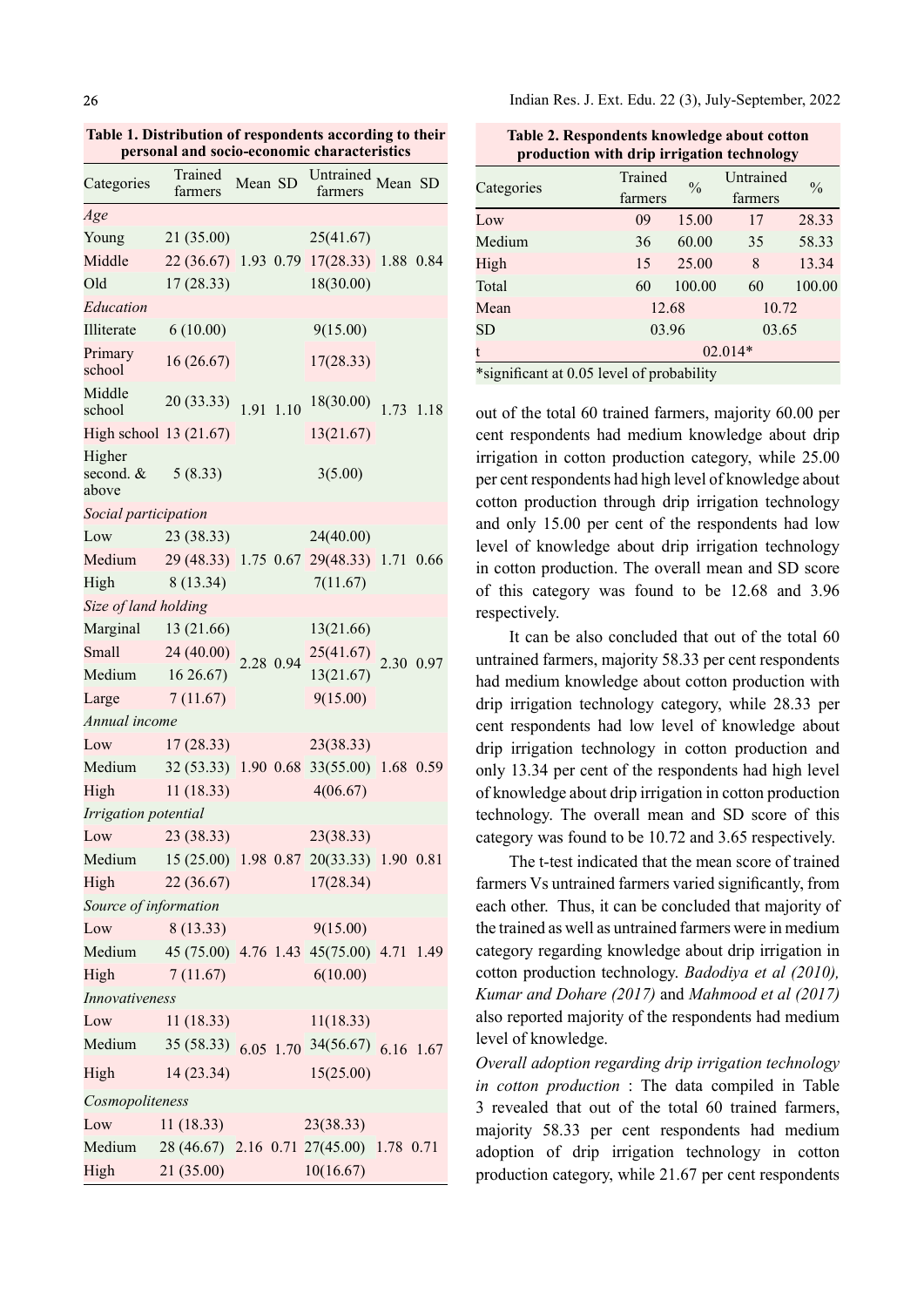Indian Res. J. Ext. Edu. 22 (3), July-September, 2022

Table 3. Adoption of cotton production with drip

| which we have here of concern higher than the property<br>irrigation and fertigation technology |                    |               |                      |               |
|-------------------------------------------------------------------------------------------------|--------------------|---------------|----------------------|---------------|
| Categories                                                                                      | Trained<br>farmers | $\frac{0}{0}$ | Untrained<br>farmers | $\frac{0}{0}$ |
| Low                                                                                             | 12                 | 20.00         | 20                   | 33.33         |
| Medium                                                                                          | 35                 | 58.33         | 33                   | 55.00         |
| High                                                                                            | 13                 | 21.67         | 07                   | 11.67         |
| Total                                                                                           | 60                 | 100.00        | 60                   | 100.00        |
| Mean                                                                                            | 08.78              |               | 07.55                |               |
| <b>SD</b>                                                                                       | 03.54              |               | 03.48                |               |
| t<br>$ - -$                                                                                     |                    |               | $02.001*$            |               |

\*Significant at 0.05 level of probability

had high adoption of drip irrigation in cotton production technology and only 20.00 per cent of the respondents had low adoption of drip irrigation in cotton production technology. The overall mean and SD score of this category was found to be 8.78 and 3.54 respectively. This findings with conformity with findings of Rajula et al (2021). It can be also concluded that out of the total 60

untrained farmers, majority 55.00 per cent respondents had medium adoption cotton production cotton production with drip irrigation technology category, while 33.33 per cent respondents had low adoption of drip irrigation in cotton production technology and only 11.67 per cent of the respondents had high adoption of drip irrigation in cotton production technology. The overall mean & SD score of this category was found to be 7.55 and 3.48 respectively. The t-test indicated that the mean score of trained farmers Vs untrained farmers varied significantly, from each other.

Thus, it can be concluded that majority of the trained as well as untrained farmers were in medium category regarding adoption of cotton production technology. Sharma (2021) and Chouhan et al. (2013) also revealed that majority of the respondents found in medium category of adoption.

Relationship between personal characteristics of trained and untrained farmers with their knowledge and adoption of drip irrigation technology in cotton production : It is evident from the Table 4 that out of nine independent attributes of trained farmers i.e. education, social participation and innovativeness were found significant with knowledge about cotton production technology at 1 per cent level of significance while size of land holding, irrigation facility, source of information and cosmopoliteness were found

Table 4. Relationships between attributes of respondents with their level of knowledge about cotton production technology

|                                                                                                                                       | Trained<br>farmers |             | Untrained<br>farmers      |               |
|---------------------------------------------------------------------------------------------------------------------------------------|--------------------|-------------|---------------------------|---------------|
| <b>Attributes</b>                                                                                                                     | $\cdot$ .          | t-<br>value | $\mathfrak{c}_r$          | $t-$<br>value |
| Age                                                                                                                                   | $0.041^{NS}$       |             | $0.312$ $0.102^{NS}$      | 1.014         |
| Education                                                                                                                             | $0.738**$          | 8.329       | $0.572**$                 | 5.310         |
| Social participation                                                                                                                  | $0.329**$          |             | $2.653$ 0.357**           | 2.910         |
| Size of land holding                                                                                                                  | $0.234*$           |             | $1.832 \quad 0.271*$      | 2.144         |
| Annual income                                                                                                                         | $0.264*$           | 2.084       | $0.269*$                  | 2.127         |
| Irrigation potential                                                                                                                  | $0.293*$           | 2.333       | $0.303*$                  | 2.421         |
| Source of information                                                                                                                 | $0.289*$           | 2.299       | $0.342*$                  | 2.771         |
| Innovativeness                                                                                                                        | $0.306*$           |             | 2.447 0.108 <sup>NS</sup> | 1.457         |
| Cosmopoliteness                                                                                                                       | $0.239*$           |             | 1.874 0.138 <sup>NS</sup> | 1.061         |
| $\mathcal{C}$ $\mathcal{C}$ $\mathcal{A}$ $\mathcal{A}$ 10/1 $\mathcal{A}$ 1 $\mathcal{C}$ 1 1 1 1 $\mathcal{C}$<br>$*$ $\sim$ $\sim$ |                    |             |                           |               |

\*\* Significant at 1% level of probability

\* Significant at 5 % level

significant with knowledge about cotton production technology at 5 per cent level of significance and only one attributes found non-significant i.e. age. The findings of Badodiya et al  $(2010)$  and Swetha et al  $(2019)$  were in the same line of the present finding.

It is revealed that in case of untrained farmers, out of nine independent attributes, only education, social participation, size of land holding, annual income and irrigation potential and source of information were significant with knowledge about drip irrigation in cotton production while age, innovativeness and Cosmopoliteness were no significant relationship with knowledge about cotton production technology. The findings of *Badodiya et al (2010)* and *Swetha* et al (2019) were in the same line of the present finding.

In case of trained farmers, Table 5 shows that out of nine independent attributes, education, social participation, land holding, source of information, innovativeness and Cosmopoliteness were found significant with adoption of drip irrigation technology in cotton production at 1 per cent level of significance and rest of the attributes found significant with adoption of cotton production technology at 5 per cent level of significance except age.

It is revealed that in case of untrained farmers, out of nine independent attributes, only age and Cosmopoliteness were found no significant relationship with adoption of drip irrigation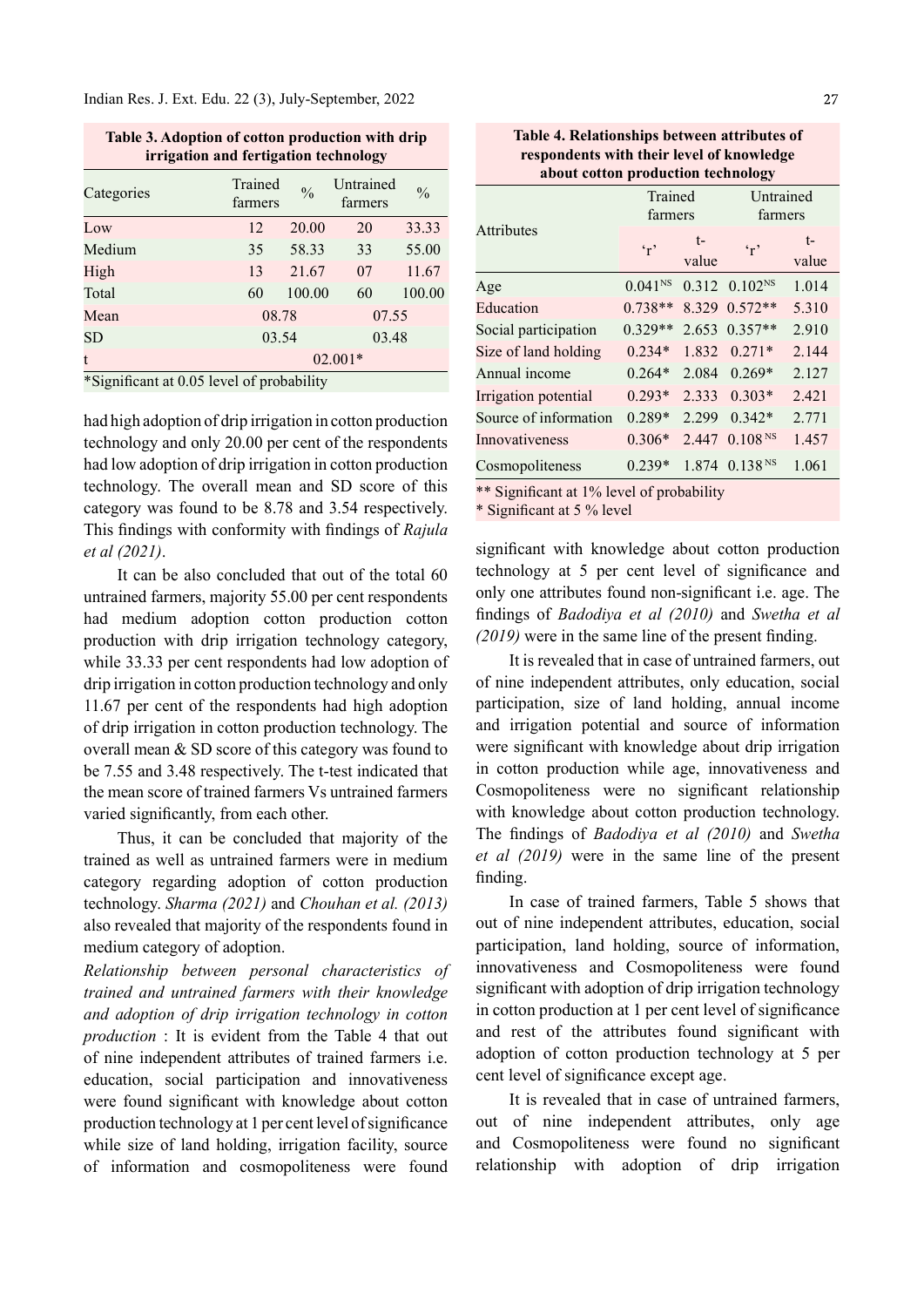Table 5. Relationships between attributes of trained and untrained farmers with their level of adoption of cotton production technology

|                       | Trained<br>farmers     |             |                       | Untrained<br>farmers |  |
|-----------------------|------------------------|-------------|-----------------------|----------------------|--|
| <b>Attributes</b>     | $\cdot$ r <sup>2</sup> | t-<br>value | $\cdot$ .             | $t-$<br>value        |  |
| Age                   | $0.042^{NS}$           | 0.320       | $0.166^{NS}$          | 1.282                |  |
| Education             | $0.612**$              | 5.893       | $0.556**$             | 5.094                |  |
| Social participation  | $0.357**$              | 2.910       | $0.309*$              | 2.474                |  |
| Size of land holding  | $0.395**$              | 3.274       | $0.308*$              | 2.465                |  |
| Annual income         | $0.229*$               | 1.791       | $0.313*$              | 2.509                |  |
| Irrigation potential  | $0.294*$               | 2.342       | $0.263*$              | 2.076                |  |
| Source of information | $0.264*$               | 2.084       | $0.381**$             | 3.138                |  |
| Innovativeness        | $0.367**$              | 3.004       | 0.109 <sup>NS</sup>   | 2.042                |  |
| Cosmopoliteness       | $0.334**$              | 2.698       | $0.055$ <sup>NS</sup> | 0.419                |  |

\*\* Significant at 1% level of probability

\* Significant at 5 % level

technology in cotton production and rest of the attributes were found in significant relationship with adoption of cotton production technology.

Multiple regression analysis between personal characteristics of trained and untrained farmers with their knowledge and adoption of drip irrigation technology in cotton production : The data in the Table 6 shows about untrained farmers, the coefficient of multiple determinations  $(R^2)$  indicated that only 49.60 per cent of variation in the knowledge about cotton production through drip irrigation technology could be explained due to 9 independent variables. The highly

| Table 6. Multiple regression analysis between personal    |
|-----------------------------------------------------------|
| characteristics of untrained farmers with their knowledge |
| and adoption of cotton production technology              |

|              |             |        | <b>Untrained Farmers</b>                      |                   |                   |           |
|--------------|-------------|--------|-----------------------------------------------|-------------------|-------------------|-----------|
| Knowledge    |             |        | Adoption                                      |                   |                   | Knowle    |
| Coefficients | SE.         | t-stat | Coefficients                                  | <b>SE</b>         | t-stat            | Coeffici  |
| -1.986458    |             |        | 1.923495 -1.03273 1.302952 2.006916 0.649231  |                   |                   | $-4.2904$ |
| 0.403307     |             |        | 0.469097 0.859752 0.313938 0.489441 0.641421  |                   |                   | $-0.5543$ |
| 1.498664     |             |        | 0.339336 4.416464 1.730076 0.354052 4.886495  |                   |                   | 1.2558    |
| 0.037813     |             |        | 0.512074 0.073843 -0.010189 0.534283 -0.01907 |                   |                   | 0.0211    |
| 1.022274     | 0.607628    | 1.6824 | 1.497709                                      |                   | 0.633981 2.362389 | 1.3535    |
| 0.470469     |             |        | 0.407171 1.155458 0.193426 0.42483 0.455303   |                   |                   | 0.4575    |
| 0.437509     |             |        | 0.67723 0.646026 0.301046                     | 0.706601 0.426047 |                   | 0.5631    |
| 0.381772     |             |        | 0.26505 1.440379 0.349551                     | 0.276545 1.263994 |                   | 0.5569    |
| 0.194831     |             |        | 0.223176 0.872995 0.011931                    |                   | 0.232855 0.051237 | 0.3116    |
|              | $R^2=0.496$ |        |                                               | $R^2=0.494$       |                   |           |
|              | $F = 5.481$ |        |                                               | $F = 5.428$       |                   |           |

significant "F"  $(5.481)$  value reported the confirmation to the validity of  $\mathbb{R}^2$  (0.496) worked out with the variables identified for the study. Thus, the coefficient of multiple determinations  $(R^2)$  shows that all the 9 variables jointly explain 49.60 per cent of the variation in knowledge of cotton production technology.

Regarding untrained farmers the coefficient of multiple determinations  $(R^2)$  indicated that only 49.4 per cent of variation in the adoption of cotton production through drip irrigation technology could be explained due to 9 independent variables. The highly significant value of "F"  $(5.428)$  reported the confirmation to the validity of  $\mathbb{R}^2$  (0.494) worked out with the variables identified for the study. Thus, the coefficient of multiple determinations  $(R^2)$  shows that all the 9 variables jointly explain 49.40 per cent of the variation in adoption of cotton production technology.

The data in Table-7 revealed about trained farmers, the coefficient of multiple determinations  $(R^2)$  indicated that only 66.90 per cent of variation in the knowledge of cotton production through drip irrigation technology could be explained due to 9 independent variables. The highly significant calculated value of "F"  $(11.257)$ reported the confirmation to the validity of  $\mathbb{R}^2$  (0.669) worked out with the variables identified for the study. Thus, the coefficient of multiple determinations  $(R<sup>2</sup>)$ shows that all the 9 variables jointly explain 66.90 per cent of the variation in knowledge of cotton production through drip irrigation technology.

Regarding trained farmers the coefficient of multiple determinations  $(R^2)$  indicated that only 62.30

| Table 7. Multiple regression analysis between personal       |
|--------------------------------------------------------------|
| characteristics of trained with their knowledge and adoption |
| of cotton production technology                              |

| <b>Trained Farmers</b> |                   |  |                             |                   |                  |
|------------------------|-------------------|--|-----------------------------|-------------------|------------------|
| Knowledge              |                   |  |                             | Adoption          |                  |
| Coefficients           | SE t-stat         |  | Coefficients SE             |                   | t-stat           |
| -4.2904                |                   |  | 1.995552 -2.14998 1.3949    |                   | 2.08927 0.667665 |
| $-0.5543$              |                   |  | $0.433374 -1.27894 -0.2628$ | 0.453727 -0.57929 |                  |
| 1.2558                 |                   |  | 0.331765 3.785145 2.3201    | 0.347346 6.679617 |                  |
| 0.0211                 |                   |  | 0.405072 0.052077 0.1949    | 0.424095 0.459534 |                  |
| 1.3535                 |                   |  | 0.525128 2.577437 1.4218    | 0.549789 2.58611  |                  |
| 0.4575                 | 0.359525 1.272593 |  | $-0.2665$                   | 0.376409 -0.70798 |                  |
| 0.5631                 | 0.470864 1.195878 |  | 0.8179                      | 0.492978 1.659099 |                  |
| 0.5569                 |                   |  | 0.223048 2.496937 0.3553    | 0.233523 1.521289 |                  |
| 0.3116                 | 0.216041 1.44255  |  | 0.0506                      | 0.226187 0.223657 |                  |
|                        | $R^2=0.669$       |  |                             | $R^2=0.623$       |                  |
|                        | $F=11.257$        |  |                             | $F=9.191$         |                  |